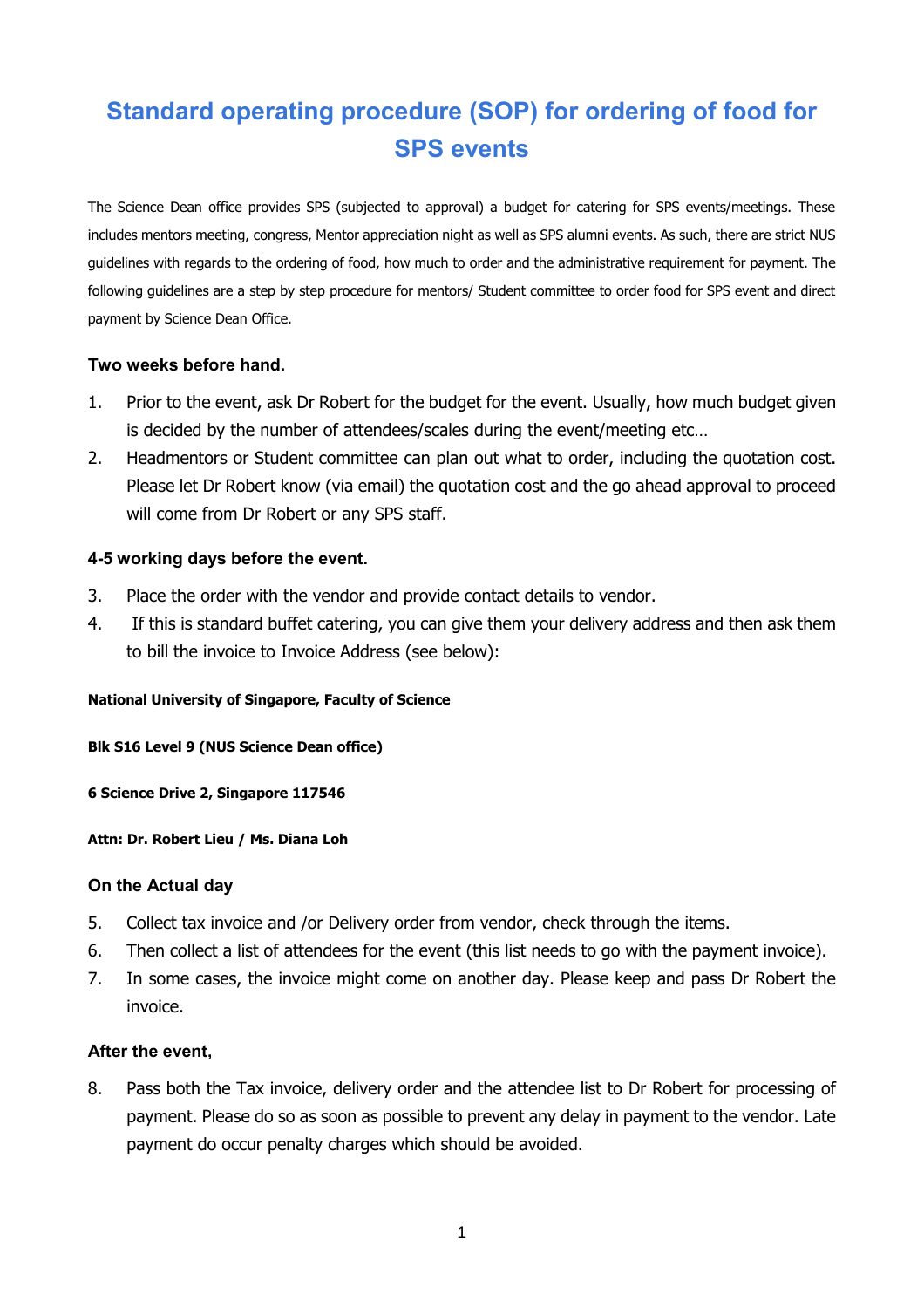# **Student reimbursement procedure via RFP form**

In the event that the student or head mentors pays for the food or item first and then seek reimbursement from Science Dean Office. Please follow the instructions below.

**Prior to the event, ask Dr Robert or any SPS staff for the budget for the event. Usually, how much budget given is decided by the number of attendees/scale during the event/meeting etc…**

**Then proceed to order and pay for food. Claim your money back via reimbursement through RFP form. The following guidelines are a step by step procedure for mentors/ Student committee to claim reimbursement (via RFP form) for food ordered for SPS events.**

1. You would need **original receipt** (no photocopy!) for reimbursement. The original receipt should have company name. Please do not have personal items on your receipt. **Please stick (use tape) your receipt on a blank A4 paper (Do not staple or glue it).**

| GIANT ADPERMANCE (VIVONAR)<br>HARSOUR FRONT MR.K.<br>STABAPORE ORBSBS                                                                                                                                                                              |                | <b>IDIGARDIE - FJORIE</b><br>Rona / BTTMYLE Fax - GTI32MF<br><b><i>STAIL M.I. WARREN</i></b><br>GUNAL REL. 19931FERE<br><b>EXAMPLE ENTERTAIN</b>                                                                                                           |
|----------------------------------------------------------------------------------------------------------------------------------------------------------------------------------------------------------------------------------------------------|----------------|------------------------------------------------------------------------------------------------------------------------------------------------------------------------------------------------------------------------------------------------------------|
| FAX:02-42757638<br>TEL:162751630<br>201 NO. NO. - ROUNDS-7                                                                                                                                                                                         |                | 71ac 180108<br><b>Codu</b> PENTIQUIDITI<br>Norter & C. Eldroment<br>LUTTER 1: SEN R. P.O. FOR                                                                                                                                                              |
| Presence and a summer state and it is stat-                                                                                                                                                                                                        | ANT-SED        | mercurishies contain bear                                                                                                                                                                                                                                  |
| 作业区<br>DEBC & COSE<br>USSAULTET UNTER TUTTER ANA KATA ATA 2 A GAN A GAN A GA ALAM<br>HEVAIA PIZZA BREE 2003<br>5.15<br>1312394529901<br>q.<br>۰<br>KONTEG PIZZA PAULOR CHUST INTO<br>4,14<br>030394052094<br>÷<br>SUVEILN OH! WEIGHT/ASHGGDH 750HL | 45,45<br>17.46 | HOTAM MEX SONLY<br>49549-4250.70 KG-0AL 18<br>1.66-<br><b>AIDP 25%</b><br>$-16$<br>NUMBER CROSSING FRANCISCO<br>DOXIS 1938-261<br>IT DON HAUGH SIDE<br>E183.PT RT HZ 266-120<br>78<br><b>NUMERIA CONTROL CONTROL</b><br>36<br>W.L.C. NATLE ADDRESS CORN. 4 |
| 7.95<br>2031932144179<br>14                                                                                                                                                                                                                        | 7.95           | $-100$<br>and Northel III (ACCAN                                                                                                                                                                                                                           |
| 750 N.<br>MARTILY THE HEIGHTYSTROOTH<br>7.错<br>9851972544179<br>18                                                                                                                                                                                 | $-7.35$        | <b>DOMESTICAL STATE AND</b><br>                                                                                                                                                                                                                            |
|                                                                                                                                                                                                                                                    |                | <b><i>COMPTON COMPANY</i></b><br>JULY 8 HWY (US)                                                                                                                                                                                                           |
| lat ba<br>ъ<br>18                                                                                                                                                                                                                                  | 77.93          | <b>TITOTTI ILLINOIS</b><br><b>RN 2-1961E 2811 3</b><br>×                                                                                                                                                                                                   |
| Aut + WA Card ±<br>* Debit Sales Via KETCHRD Card                                                                                                                                                                                                  | 77,32          | <b>NGTH ALT JNT</b>                                                                                                                                                                                                                                        |
| Change<br>$-1$<br>PRECES SHOWN INCLUDE 1                                                                                                                                                                                                           | 0.00           | <b>SPA HALSO RIGHTS CONFIRM</b><br>ж<br>MOTHER                                                                                                                                                                                                             |
| <b>197 % #</b><br>THAN YOU FOR SHOPPING AT GOANY VIVONARY<br>F.Z. His. M., r 528090421                                                                                                                                                             | 1.14           | ы<br><b>PERTAIL</b><br>APA 1272 THE LANGER<br><b>OF Y. IS WIT LACTARE</b><br>ser dD                                                                                                                                                                        |
| 14/02/2000 12:34:36 pm 3m/102417238<br>Cookday + RUSCH RERAL LAGASTAG                                                                                                                                                                              | CTR18          | 1135<br><b>M36.05</b><br>x<br>9230<br><b><i>Constally</i></b><br>ww                                                                                                                                                                                        |
|                                                                                                                                                                                                                                                    |                | 1.00000110100101110127370<br>ling you'ld for ancessed "Third & days                                                                                                                                                                                        |

2. Then fill in the [RFP form](https://drive.google.com/file/d/1kN973f0XGpX5pUhUbHnbzrVcv3yCAkeJ/view?usp=sharing) (see below), detailing your name, student ID and bank account number.